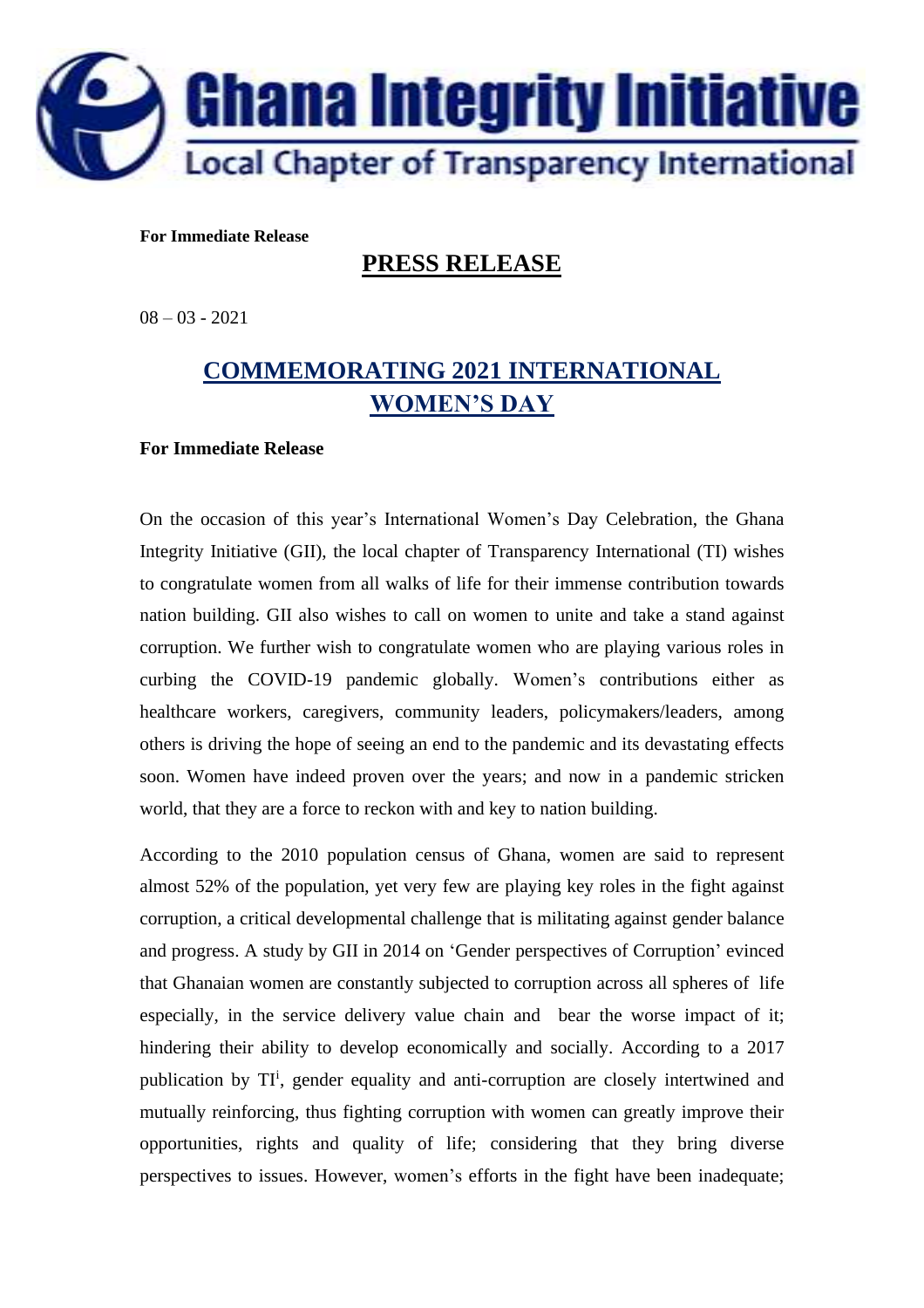anti-corruption platforms and opportunities for women, to engage on pertinent corruption issues that even affect their advancement in life, and to deliberate on strategies to remedy same have been limited. GII recognizes that involving women in anti-corruption efforts is critical to achieving gender equality, thus the need to empower them to make their voices heard at all times, particularly during pandemics such as the world is plagued now.

In line with this year's theme *"Women in leadership: Achieving an equal future in a COVID-19 world",* GII also supports the view of UN Women to uphold women's rights and fully leverage the potential of women's leadership in pandemic preparedness and response. The perspectives of women in all of their diversity must be integrated in the formulation and implementation of policies and programmes in all spheres and at all stages of pandemic response and recovery. As the world battles with curbing the pandemic, the global concern relative to national crisis is increased incidences of corruption with its debilitating implications on the poor especially, women. GII believes promoting women's effective participation in high-level decision-making processes relating to anti-corruption efforts is even more critical now with COVID-19 recovery efforts. Women have demonstrated their ability to bring divergent views and opinions leading to practical solutions and ensuring that transparency, accountability and anti-corruption measures are integrated in these solutions. If an equal future for women will be achieved, then their rights must be fully realized and recognised and conscious efforts made to significantly mainstream these rights in all endeavour such as anti-corruption programming, policy planning and implementation and decision-making at all levels of society.

As we celebrate women across the world today, GII calls on all stakeholders to encourage and accept the fact that fighting corruption is a collective responsibility as posited by the National Anti-Corruption Action Plan, irrespective of their gender or status. Specific gendered forms of corruption such as sextortion and sexual harassment should be eschewed from all levels of society, particularly in academic places of learning and places of employment. Government should work with civil society to design and implement public policies that advocates for women to participate in high-level anti-corruption efforts both in public and political life.